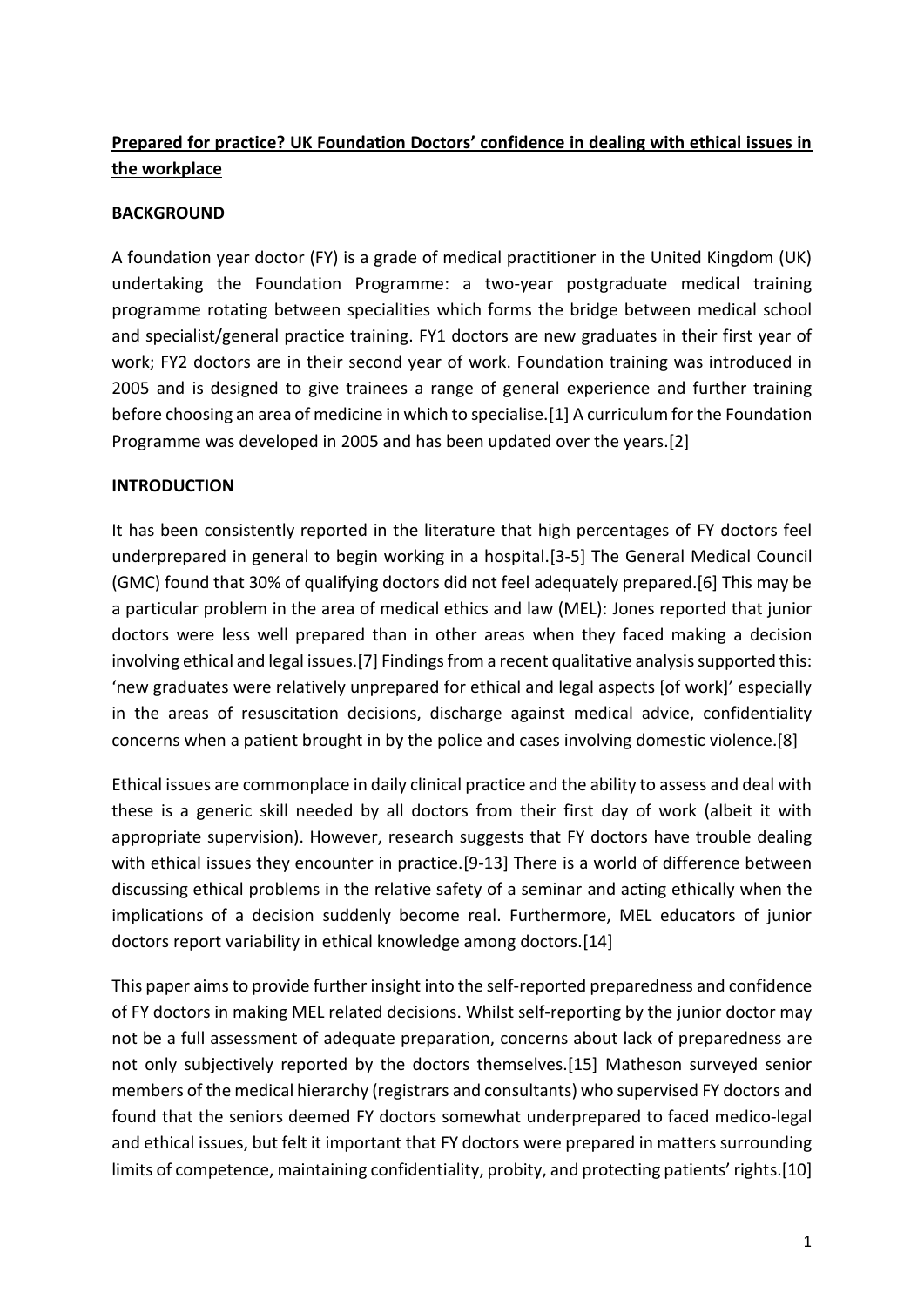### **METHODS**

The main aim of the study was to identify the MEL training needs of FY doctors in the UK by using an on-line survey answered by FY doctors in both their first and second Foundation year. We also hoped to understand what FY doctors need in terms of ethics training to support them in their current role, whilst also appreciating that their perceptions of current needs is likely to be influenced by their previous training.

An online survey was sent to all FY1 and FY2 doctors across the UK over a six-week period between February and March 2018. These months were selected to ensure FY doctors had gained at least six months of experience in their new role.[16] Responses were anonymous and participation was voluntary. Basic demographic data was recorded including age, gender and stage of foundation training.

The respondents were asked 'Following medical school to what extent did you feel prepared to respond to the MEL challenges of being a Foundation Doctor?' and responded to this on a visual scale of 0 to 100% by dragging a marker to the appropriate point.

The respondents were then given three ethically challenging clinical scenarios (see Appendix). They were not asked to make a decision about the scenario, but to score their perceived confidence in handling the situation on a scale of one to five. The cases were designed to be of increasing complexity with the aim of examining confidence in responding to ethical issues, but also to assess for awareness of the FY doctors' limitations and need to ask for help. Indeed, the third case was purposely made sufficiently complex that it would tax most senior clinicians. Furthermore, the clinical cases were used in a research capacity, rather than to teach and learn the ethical dimensions of medicine. We accept that using cases in research, like all data collection approaches and methods, are not perfect and have strengths and limitations . [17-19]

The approach to data collection and the content of the survey were developed following engagement with key stakeholders from the British Medical Association, General Medical Council, Health Education England, and UK Foundation Directors Committee. We recognised the challenges when attempting to engage FY doctors in research such as time away from clinical duties, and shift patterns. We therefore opted to conduct an online survey that we designed to be completed quickly and easily on a computer or mobile phone. It also enabled us to gather a broader range of perspectives across a larger geographical area. The survey was tested by two members of the research team, who were FY doctors at the time of testing. Statistical analysis was performed using the R software application.[20]

Ethical approval was obtained from the research ethics committee of the Faculty of Health and Medicine at Lancaster University and from Health Education England. The survey was promoted with support from the UK Foundation Programme and the Institute of Medical Ethics.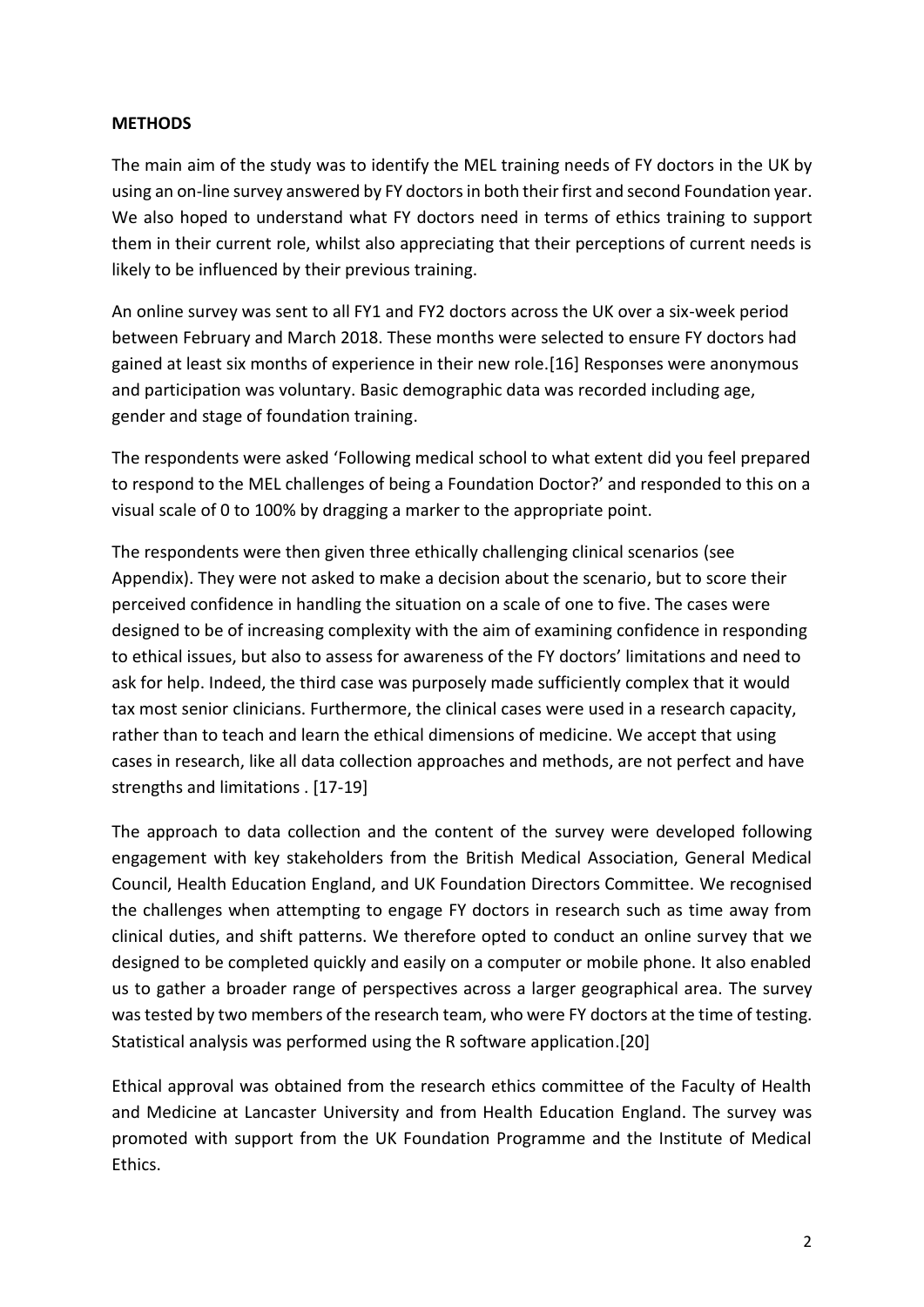As with other studies involving FY doctors, the main limitation of our study relates to the generalisability of the findings.[21] Approximately three percent of all UK FY doctors completed the survey; a similar response rate to that of other studies involving FY doctors.[22, 23] As noted from previous researchers, junior doctors are a notoriously difficult group to encourage to complete questionnaires.[24] A concern of low response rates in surveys is response bias; it is considered that respondents differ in their views compared to nonrespondents.[10, 22, 23, 25] In order to meet the research aims, we have not linked the findings to either medical school or Foundation School when analyzing our data. While we accept that this could be considered a limitation of our study, the wide range of medical and Foundation schools attended by our respondents prohibited meaningful analysis. Despite the limitations, the present study does provide a valuable snapshot of opinions from hundreds of FY doctors, which are a notoriously hard-to-reach population. Future research may wish to consider using qualitative approaches such as focus groups in order to provide more in-depth exploration of the topic.

### **RESULTS**

479 FY doctors completed the survey, of whom approximately 45% were FY1s and approximately 55% FY2s. In 2018 there were 14,785 doctors in Foundation training in the UK giving a response rate of 3.2%. [26] Further demographics of the respondents are shown in table 1.

| Variables | Values            | Observations | Percentages |
|-----------|-------------------|--------------|-------------|
| Age       | Under 20          | $\mathbf{1}$ | 0.21%       |
|           | $20 - 24$         | 136          | 28.4%       |
|           | $25 - 29$         | 292          | 60.96%      |
|           | 30-34             | 30           | 6.26%       |
|           | 35-39             | 10           | 2.09%       |
|           | $40+$             | 6            | 1.25%       |
|           | Prefer not to say | 4            | 0.83%       |
| Gender    | Female            | 308          | 64.3%       |

| Table 1: Demographic profile of respondents |
|---------------------------------------------|
|---------------------------------------------|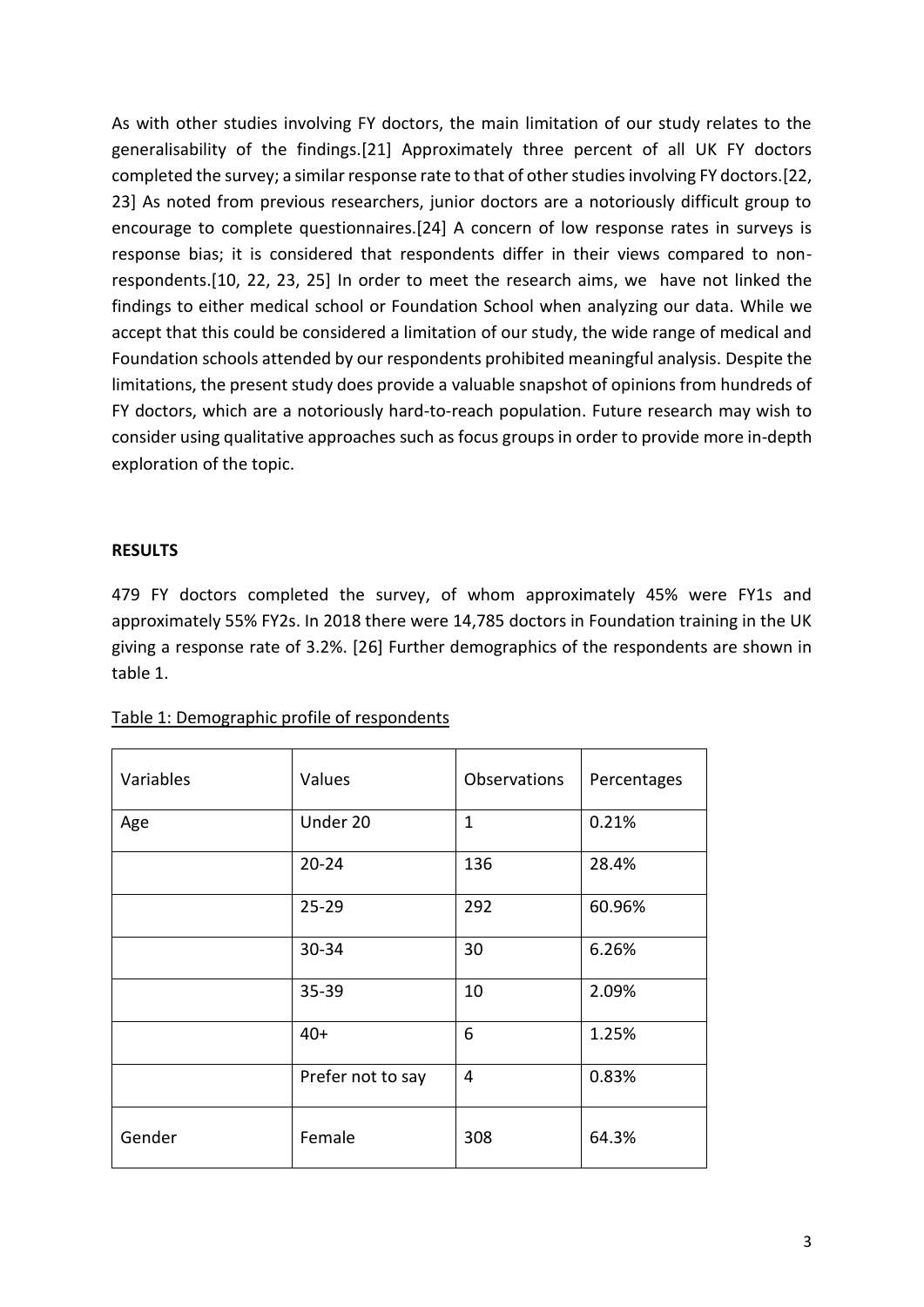|              | Male              | 158 | 33%   |
|--------------|-------------------|-----|-------|
|              | Prefer not to say | 13  | 2.7%  |
| Career Stage | F <sub>1</sub>    | 218 | 45.5% |
|              | F <sub>2</sub>    | 254 | 53%   |
|              | Prefer not to say | 7   | 1.5%  |

### *Feeling prepared for MEL challenges*

204 FY1 doctors answered the question about the extent to which they felt prepared to respond to the MEL challenges of being a FY doctor (see figure 1). Their mean average preparedness was 63.16% (median 65%, mode 75%) with a standard deviation of 18.95. Thus there is a large range of preparedness among the respondents with 68.2% giving preparedness values between 44 and 82% and 95.4% giving values between 26 and 100%. Pearson's second skewness coefficient (median skewness) is -0.50, indicating that a number of respondents provided preparedness values towards the extreme lower end of the scale, that is they were not very prepared, but the majority reported higher levels of preparedness, as indicated by the median (65%) and mode (75%) averages.

231 FY2 doctors replied to this question (see figure 2). Their mean average preparedness (63.54%) was almost identical to that of the FY1 doctors, as was the median (68%) and mode (70%). Again the standard deviation of 18.12 indicates a large range of self-reported preparedness (68.2% of respondents gave preparedness values between 45-82%, and 95.4% gave preparedness values between 27-100%). Pearson's second skewness coefficient (median skewness) is -0.91, again indicating a number of respondents provided preparedness values towards the extreme lower end of the scale (not very prepared for MEL challenges at qualification), but the majority reported high levels of preparedness, as indicated by the median (68%) and mode averages (70%).

# *Preparedness by gender*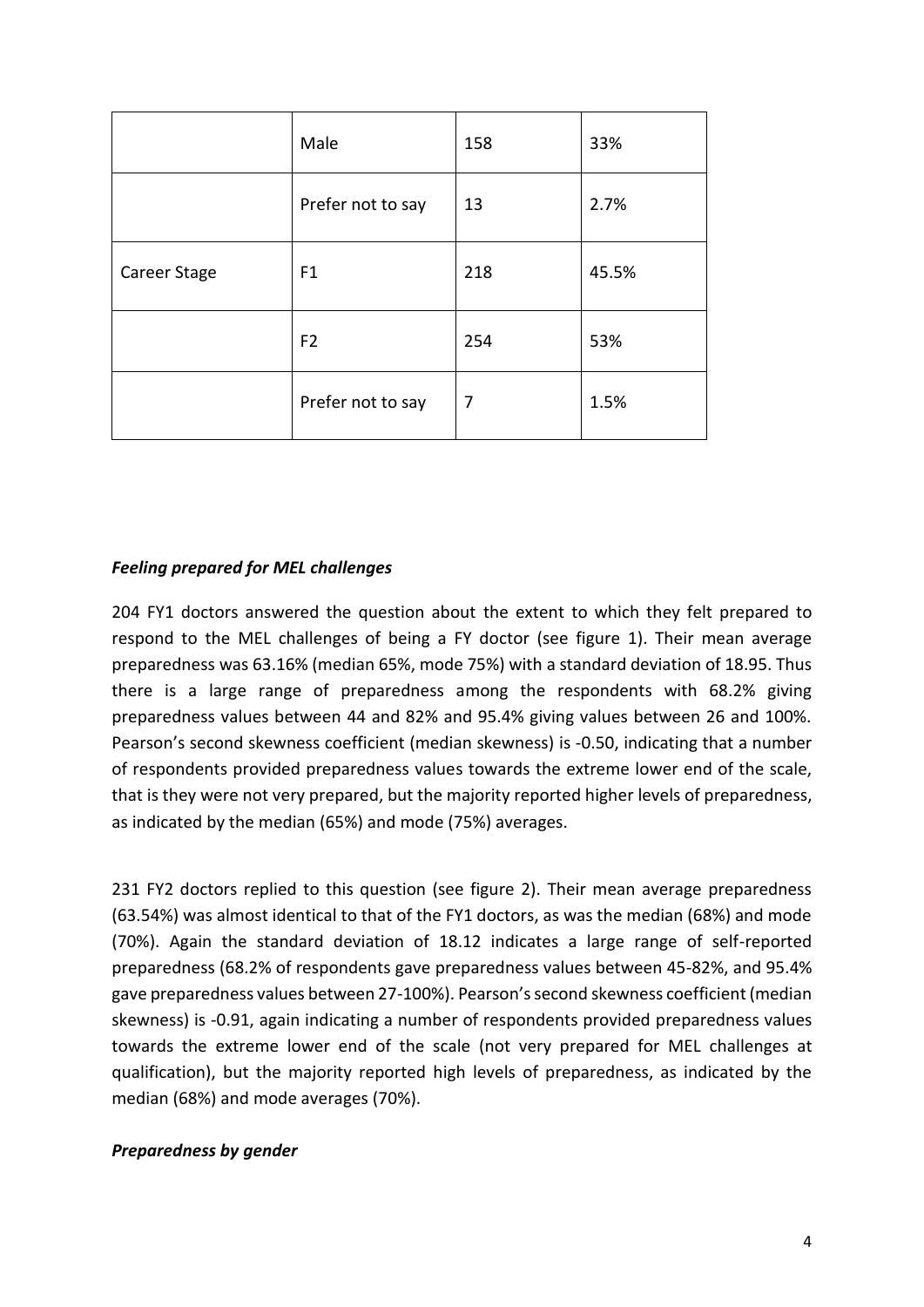284 female doctors and 143 male doctors answered this question. Female median preparedness was 65% (interquartile range of 25) and male 70% (interquartile range of 26.5). The unpaired two-sample Wilcoxon Test indicates that female respondents report significantly lower preparedness than their male counterparts (p=0.025).

# *Preparedness by FY year*

204 FY1 doctors and 231 FY2 doctors answered this question. Median preparedness for the FY1s was 65% (interquartile range of 25.2) and for the FY2s 68% (interquartile range of 24.5). The unpaired two-sample Wilcoxon Test did not show a significant difference between year of Foundation training and self-reported preparedness at time of qualification (p=0.84).

# *Self-reported confidence in approaching three ethically challenging cases*

Table 2 summarises the level of reported confidence in approaching the three cases. The doctors were asked to select the response most appropriate to their level of confidence from five options:

- 1. Not at all
- 2. I can recognise some issues, but cannot evaluate their importance in this case
- 3. I can recognise and weigh the ethical issues but cannot reach a decision in such cases
- 4. I can work through the ethics and make a plan but I am not confident
- 5. I am confident that I can make an ethically reasoned decision

An earlier section of the survey asked both about training on MEL topics on which the respondent had been taught at medical school and on which they would like training as an FY. The responses to the relevant topics are included in table 2.

|                                                                                         | Confidentiality<br>$(n=399)$ | Self-discharge<br>(n=398) | <b>Withdrawal of</b><br>nasogastric feeding<br>$(n=398)$ |
|-----------------------------------------------------------------------------------------|------------------------------|---------------------------|----------------------------------------------------------|
| Not at all                                                                              | 5(1.25%)                     | 14 (3.51%)                | $8(2.01\%)$                                              |
| I can recognise<br>some issues, but<br>not evaluate their<br>importance in this<br>case | $8(2.01\%)$                  | 9(2.26%)                  | 13 (3.27%)                                               |

# Table 2: Self-reported confidence in approaching three complex cases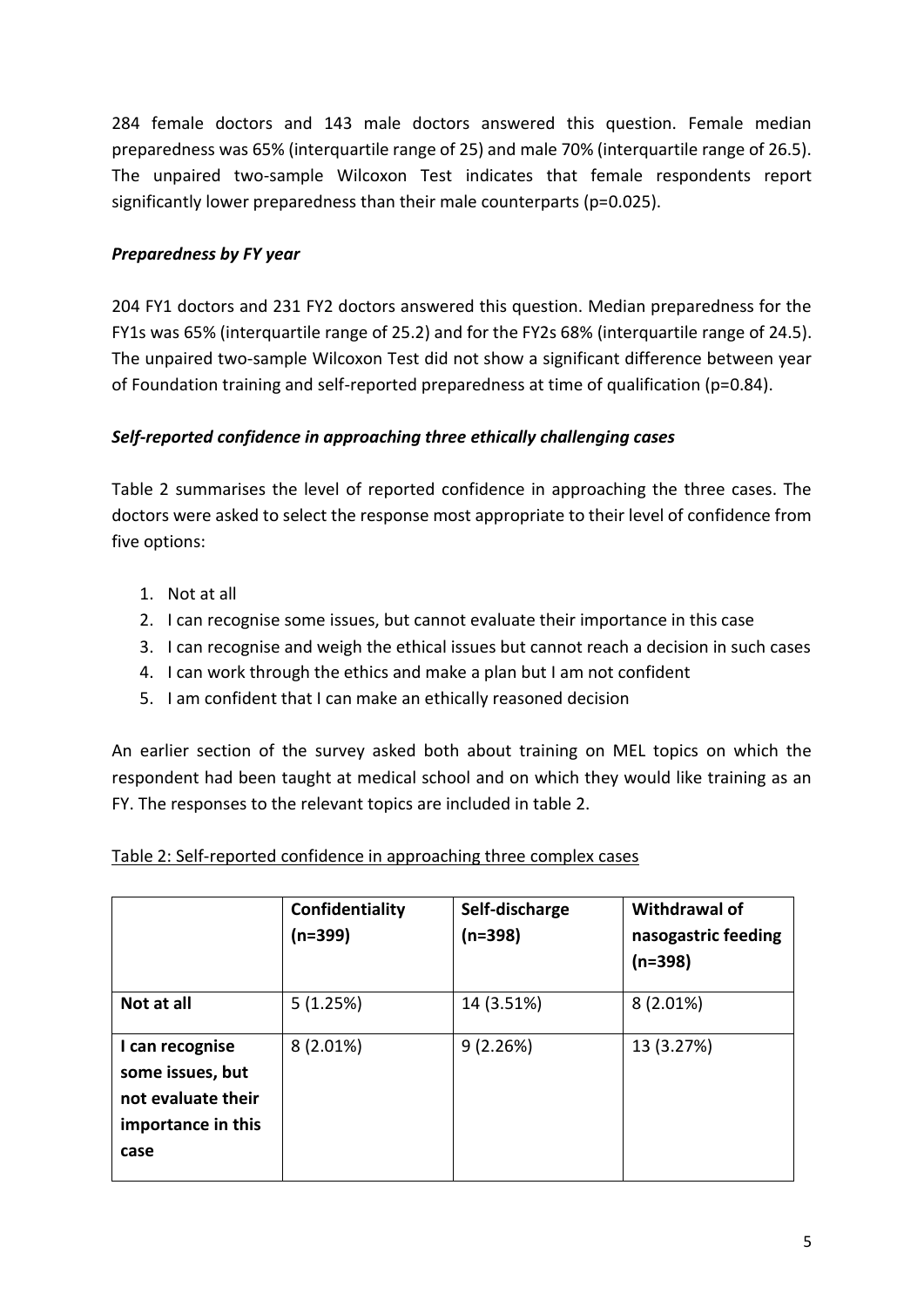| I can recognise and<br>weigh ethical issues<br>but cannot reach a<br>decision in such<br>cases | 84 (21.05%)  | 71 (17.79%)  | 93 (23.37%)  |
|------------------------------------------------------------------------------------------------|--------------|--------------|--------------|
| I can work through<br>the ethics, make a<br>plan, but I am not<br>confident                    | 229 (57.39%) | 163 (40.85%) | 160 (40.20%) |
| I am confident that<br>I can make an<br>ethically reasoned<br>decision                         | 73 (18.30%)  | 142 (35.59%) | 124 (31.16%) |
| Numbers of those<br>who answered the<br>case who were<br>taught topic at<br>medical school     | 377 (94.49%) | 141 (35.43%) | 247 (62.06%) |
| Numbers of those<br>who answered case<br>who would like<br>training on the<br>topic during FYs | 121 (30.33%) | 288 (72.36%) | 261 (65.58%) |

Seventeen (4.3% of those who answered all 3 cases) FY doctors answered that they were fully confident to make an ethically reasoned decision in all five cases. Of these, 11 were FY2 doctors and two had a postgraduate level qualification in medical ethics. Eight were female and all but one were under 30 years of age.

40 FY doctors of the 398 respondents to all three cases (10%) answered 'not at all' or 'I can recognise some issues here but cannot evaluate their importance in this case' to one or more case. Of these, 28 (70%) were female and 17 (42.5%) were in their first foundation year. None had a higher degree in medical ethics.

Only one FY doctor answered 'not at all' to all three cases. Three respondents answered 'not at all' or 'I can recognise some issues here but cannot evaluate their importance in this case' to all 3 cases. Of particular interest, six of those who answered the cases were unable to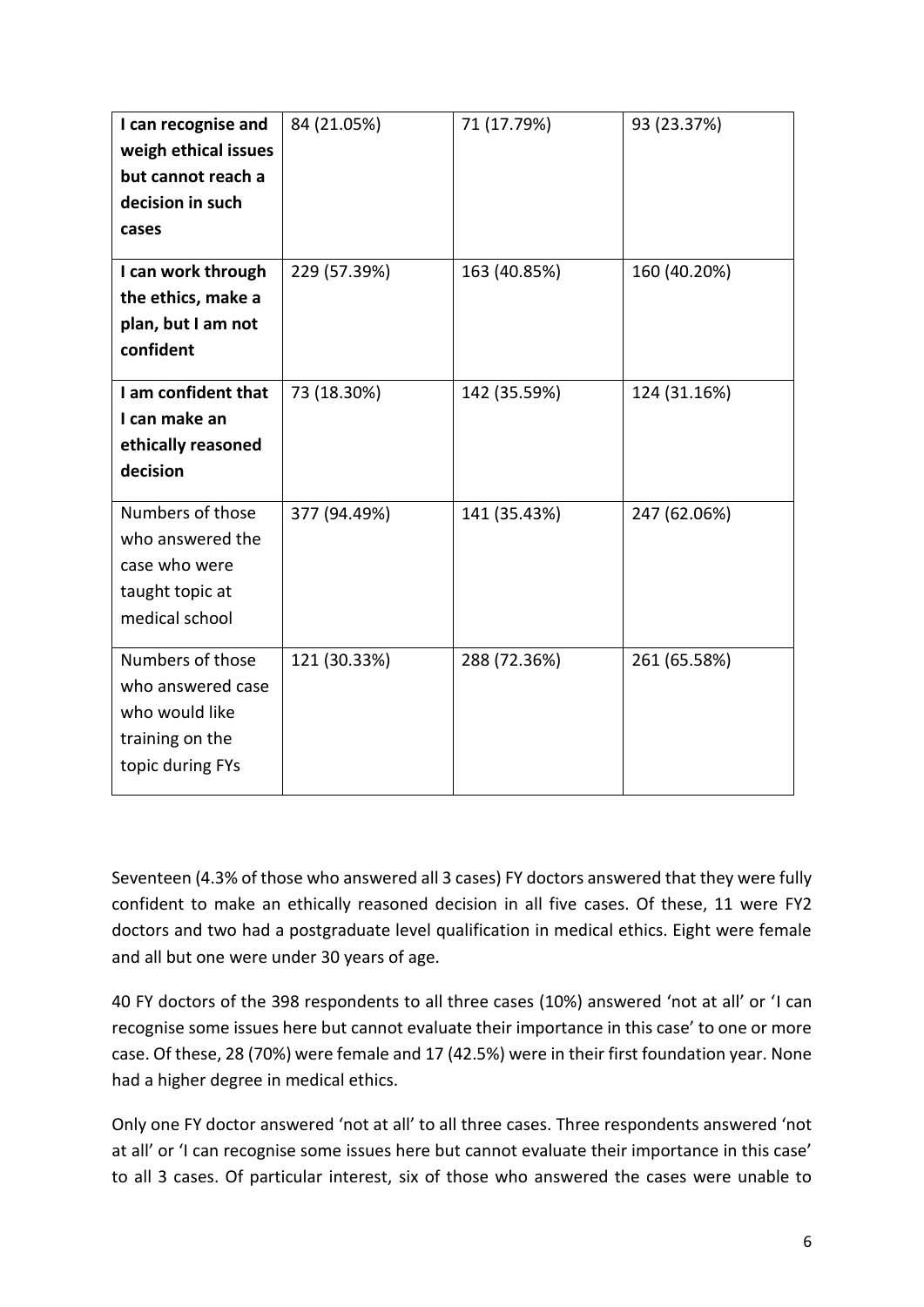evaluate the issues in the first (confidentiality) case but were able to make a plan or were confident in one or both of the more complex cases.

# *Confidence in approaching the cases and desire for FY training in the relevant topic*

Fisher's Exact Test was used to assess whether those who were relatively underconfident in approaching the case (that is, answered 1-3) were more likely to want further training in the relevant area in their FY years than those who were more confident (answering 4 or 5). There was no significant difference in this for any of the three cases apart from training on mental health ethics and law, but it was those with a higher level of confidence in approaching the case who wanted teaching on this at FY level (see table 3).

| Case                                                                            | Answer 1-3 (less<br>confident)                               | Answer 4 or 5 (more<br>confident)                             | <b>Fisher's Exact Test</b>       |
|---------------------------------------------------------------------------------|--------------------------------------------------------------|---------------------------------------------------------------|----------------------------------|
| Confidentiality                                                                 | n=97; 35 (36.1%)<br>want teaching                            | N=301; 86 (28.6%)<br>want teaching                            | $P = 0.16$ (not<br>significant)  |
| Discharge against<br>medical advice<br>(DAMA) with a<br>mental health<br>aspect | n=93;69 (74.2%)<br>want teaching on<br><b>DAMA</b>           | n=303; 219 (72.3%)<br>want teaching on<br><b>DAMA</b>         | $P = 0.82$ (not<br>significant)  |
|                                                                                 | n=93; 58 (62.4%)<br>want teaching on<br>mental health ethics | n=303; 266(87.8%)<br>want teaching on<br>mental health ethics | P<0.0001 (highly<br>significant) |
| Withdrawing<br>nasogastric feeding                                              | n=113; 74 (65.5%)<br>want teaching                           | n=282; 187 (66.3%)<br>want teaching                           | P=0.96 (not<br>significant)      |

Table 3: Confidence in approaching the cases and desire for FY training on the relevant topic

# **DISCUSSION**

Our results raise two key issues. Firstly, some graduating doctors are not adequately prepared to deal with the complex ethical and legal issues they will encounter and some of those who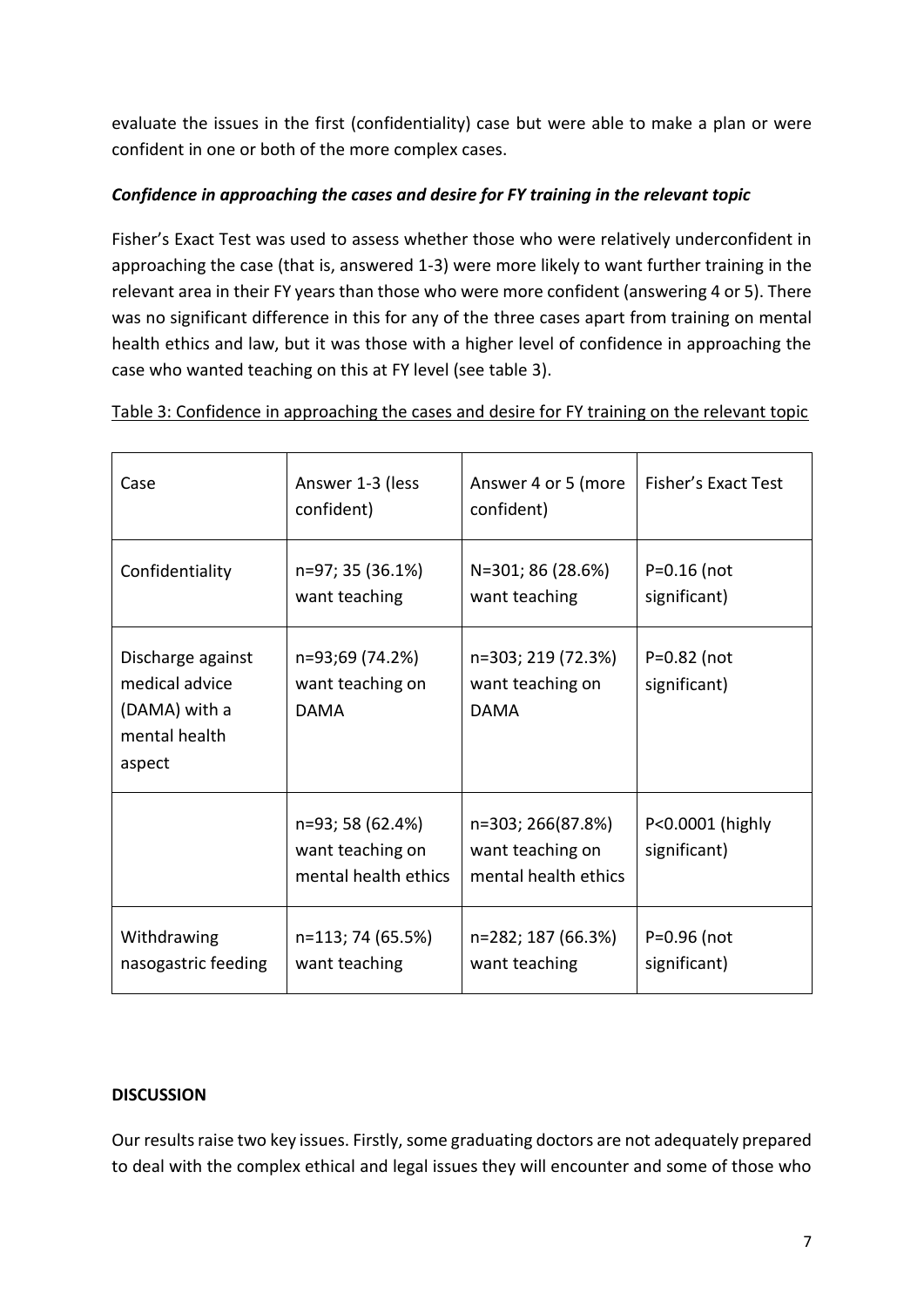are not confident do not recognise that they need further training or support. Secondly and conversely some may be overconfident, do not recognise their limitations and may also therefore not seek help when it is needed.

#### *The 'underprepared' graduate*

The GMC in 'Outcomes for Graduates 2018' requires that at qualification doctors can '…apply ethical reasoning to situations which may be encountered in the first years after graduation.'[27] However, it is an unrealistic aim to expect FY doctors to be fully confident in managing all complex ethical scenarios. Such confidence comes with seniority and experience and even then many cases remain a challenge. Our study has shown that mean self-reported preparedness is 63%. Given the complexity of many modern ethical challenges this seems at first glance to be reasonable. 44.6% of FY1s and 46.3% of FY2s in this study were selfreportedly 70% or more prepared for MEL issues in the workplace. This is similar to the findings by Miles that over 50% of FY1 doctors are well prepared to deal with ethical, legal and safety issues.[28] However, 43 (21.1%) of the FY1s and 35 (15.2%) of FY2s in this study felt less than 50% prepared to face MEL challenges. Furthermore, we designed the cases with the expectation that a competent newly qualified doctor would as a minimum be able to work through the case and make a plan, albeit not confidently, in the confidentiality case. However, 97 (24.3%) failed to meet this proposed standard. The challenge for educators, both at undergraduate and postgraduate level, is to identify and support these underprepared doctors. It seems that teaching a topic at medical school only goes part way to prepare FY doctors for practice. 94% of respondents to our survey had been taught on confidentiality at medical school, yet 30% wanted further training and at least 24% (those who were unable to make a reasoned plan in the case as above) need it. It seems that those who are selfreportedly not confident in making an ethical decision are not more likely than those who are confident to want postgraduate training on the relevant topic.

Many junior doctors claim that the teaching in medical school can be too theoretical and would like more practical clinical teaching.[24] Whilst this was within the context of clinical aspects of medical school training, the 'real life' application of knowledge gained could hold relevance for MEL too. Ethics curricula have often been 'top down', structured in relation to abstract bioethical principles, rather than by trainee experiences and self-identified educational needs, representing a more 'bottom up' approach.[29] Perhaps this goes some way to explaining the higher than expected confidence in the nasogastric withdrawal of feeding case. Nearly two thirds of respondents had had training on this at medical school but maybe this was theoretical and they had not had the opportunity to apply their learning to a real case and therefore did not see the true complexities of the case. Conversely maybe the FY doctors had seen the (possibly more frequently encountered) confidentiality issues in their jobs and had become less confident than they would have been immediately on graduation as the difficulties of applying the theoretical to an individual case became crystallised by experience.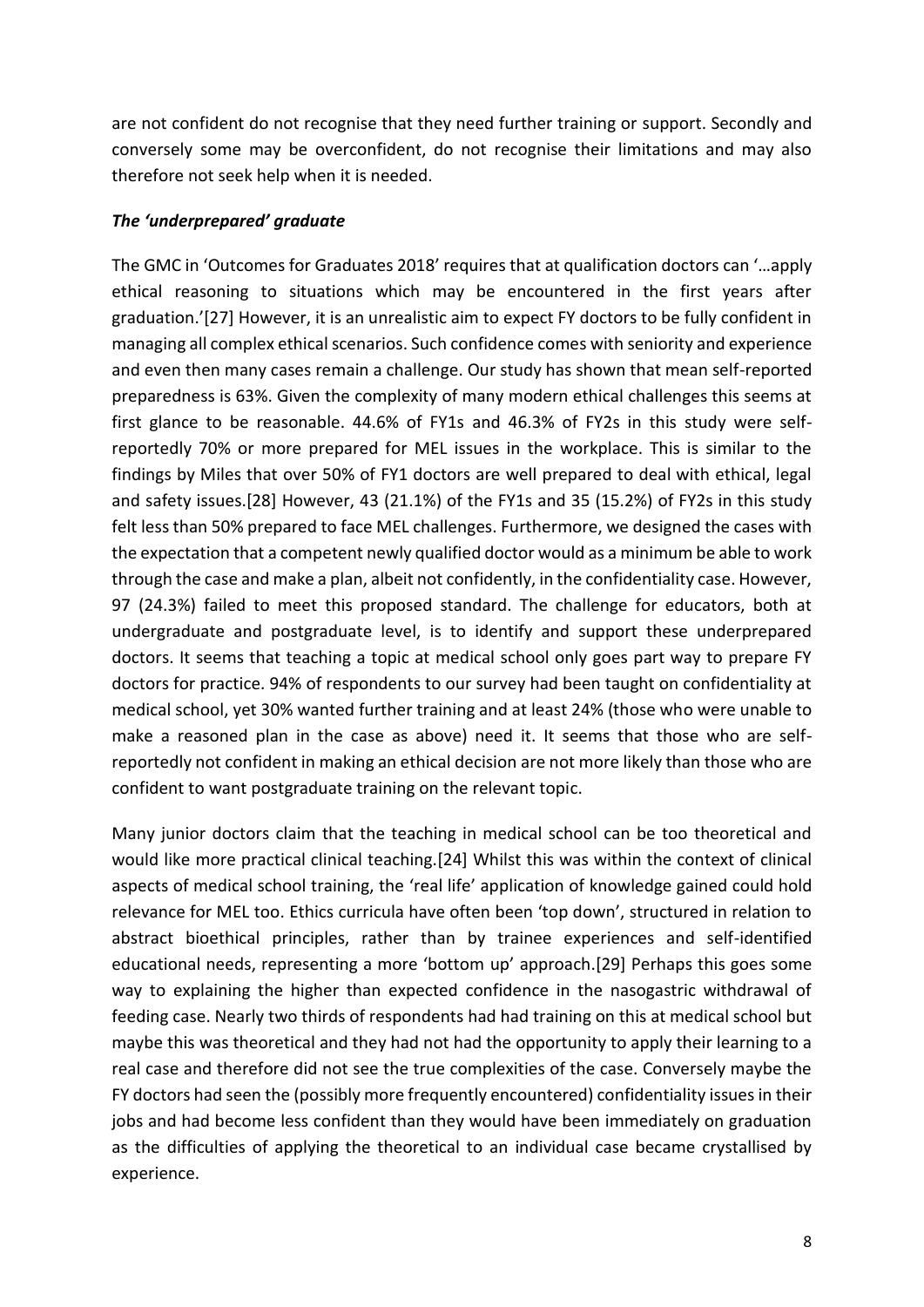# *The 'overconfident' graduate?*

Fourteen (6.9%) of FY1s and nine (3.9%) of FY2s in our study reported that they were 90% or more prepared to face MEL challenges at graduation with a further 71 (16.3%) being selfreportedly 80-89% prepared. The second and third cases were designed to be particularly complex and probably beyond the decision-making skills of most FY doctors. However, more FY doctors were fully confident in the more complex cases than in the confidentiality case, with approximately a third stating they were confident in decision-making in the second and third cases. It is possible that this was simply a gut response done quickly on smart phones and that the complexities may be more obvious in real life, but it is likely that there is a degree of naivety; the inexperience of FY doctors means they do not know what they do not know, leading to a degree of overconfidence.

Confidence and competence are not the same in the eyes of the junior doctor.[30] The relationship between the two is complex: it can be both positive (confidence increases as competence increases) and inverse (confidence decreases as competence increases).[30] Therefore, we must exercise a degree of caution in interpreting our results relating to confidence in approaching the cases, particularly as the FY doctors' interpretation of confidence may differ from ours.[30]

There is support from other authors that FY doctors can be overconfident. In one study seniors found FY doctors to be underprepared or inexperienced at specific (clinical) tasks or making decisions whilst being overconfident.[21] Junior doctors (residents) in an American study were more likely to be overconfident than students or seniors in clinical decision making; when the FY-equivalent was confident in the diagnosis they were incorrect 15% of the time.[31] A literature review by Berner has shown that, although experts by definition are more knowledgeable than novices, novices tend to overrate their skills: the individuals with the lowest skill levels overestimate their performance.[32]

Those making ethical decisions may be at risk of premature closure: a concept defined by Berner as 'narrowing the choice of diagnostic hypotheses too early in the process, such that the correct diagnosis is never seriously considered'. The premise behind this is that once an adequate solution is found we stop seeking alternative (and possibly better) solutions.[32] Junior doctors may well be at particular risk of this when their inexperience means they cannot see all the real-life implications and complexities of a case. If a decision fits a moral framework they may accept this and state they are confident in their decision, particularly in a classroom (or survey) exercise. This may be exacerbated if there appears to be a 'legally correct' answer.

In the light of this, we need to consider what is required to prepare students and junior doctors for MEL challenges. Appropriate curricular content at medical school may help, as may teaching sessions for FY doctors on medical ethics.[33] However, this alone will not ensure our junior doctors are ethically competent. [34] We can discourage a tick-box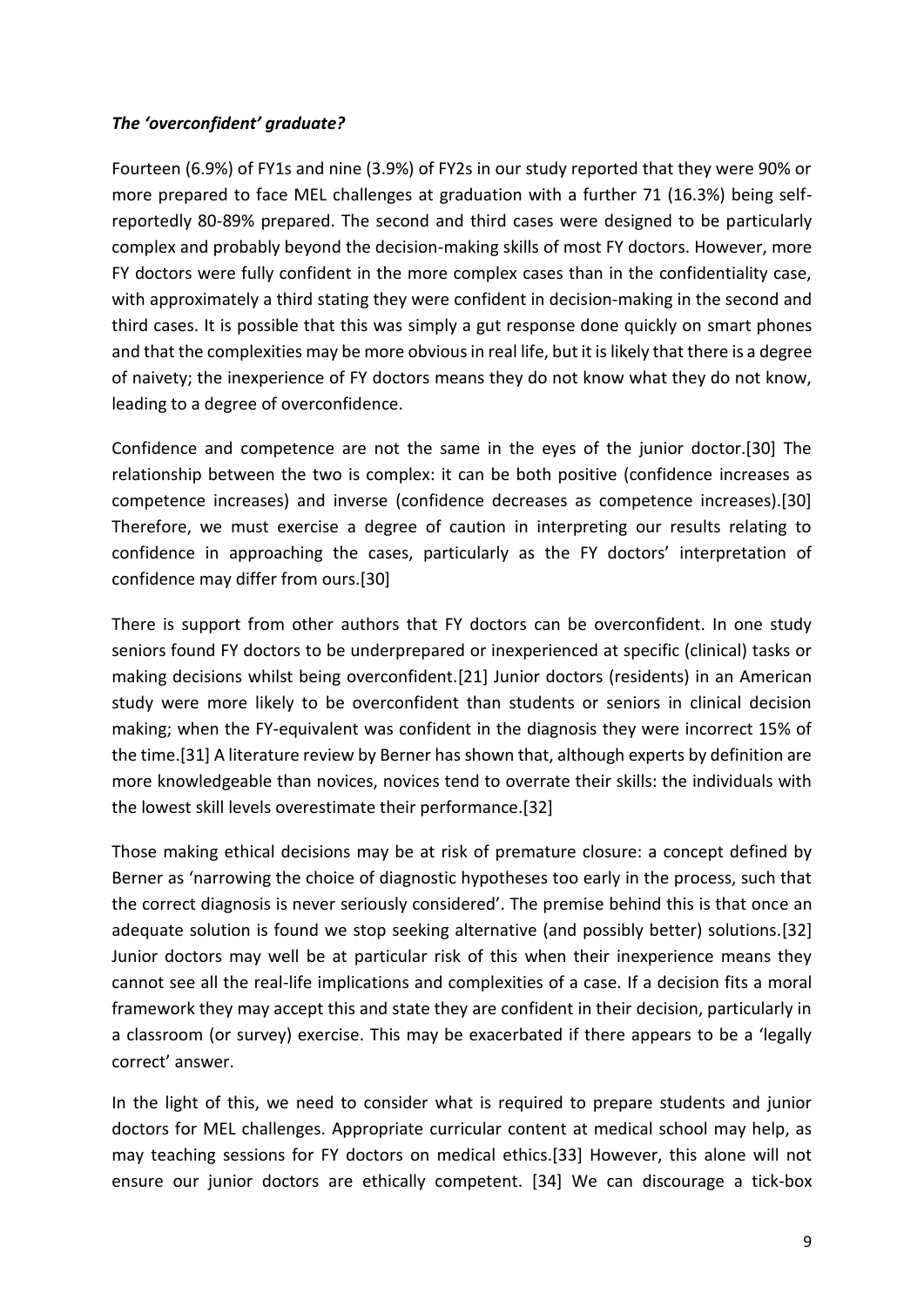approach to ethics and reduce the gap between real-life ethics and curricula by running sessions in which students/trainees bring their own cases and experience of encountering ethical issues, and by encouraging reflective practice. [35-37] However, without a doubt, making good ethical decisions comes with wisdom and experience, albeit based on adequate knowledge and the development of good communication skills. Virtues such as wisdom cannot be simply learned in the undergraduate years: these develop with appropriate thought and consideration over years of practice. [38] Part of training junior doctors to make ethically considered decisions needs to be an appropriate environment which includes senior support, the ability for juniors to speak up and ask questions, an interested community of clinicians, awareness of the importance of the hidden curriculum, and attention to the stresses that junior doctors face.[35, 39] It is well-reported that tiredness, fear and lack of support can adversely impact on decision-making.[40, 41]

# *Conclusion*

A high proportion of FY doctors have reasonable levels of self-reported preparedness for MEL issues and confidence in dealing with complex ethical cases. However, recently qualified doctors can be vulnerable when facing ethical decisions in the workplace by being underprepared, not recognising their lack of ability to make a reasoned decision or by being overconfident. The latter two vulnerabilities are perhaps the most concerning as these doctors may well not seek further training, support or ask for help in making these complex decisions.

Undergraduate and postgraduate educators need to be aware of this and provide practical MEL training based on trainee experiences and real-world ethics and challenge learners' views as well as delivering the core areas of an ethics curriculum. Training in MEL topics should not be viewed as a one-off event but should be revisited and built upon. Therefore, undergraduate and postgraduate training need to be viewed in partnership, with foundation training viewed and received as an extension of the learning at medical school. Clinical supervisors for FY doctors also need to be sensitive to the needs of their FY juniors and not only watch for the underperforming or underprepared FY doctor, but also the overconfident FY doctor who may equally be unsafe.

However, we need to be clear what the expectation should be for ethical preparedness for graduates and junior doctors. Given the complexities of many ethical decisions, we should not see preparedness as the ability to make (or confidence in making) a difficult decision but rather a recognition that such cases are difficult, that doubt is permissible and the solution may well be beyond the relatively inexperienced doctor. Medical school and junior doctor educators and supervisors should therefore be ensuring that this is clear to their trainees: while the expectation on graduation for cardiopulmonary resuscitation, for example, must be true competency, for an ethical decision the appropriate level may well be recognising that one does not know the 'answer'. Of course, this then leads to the requirement for an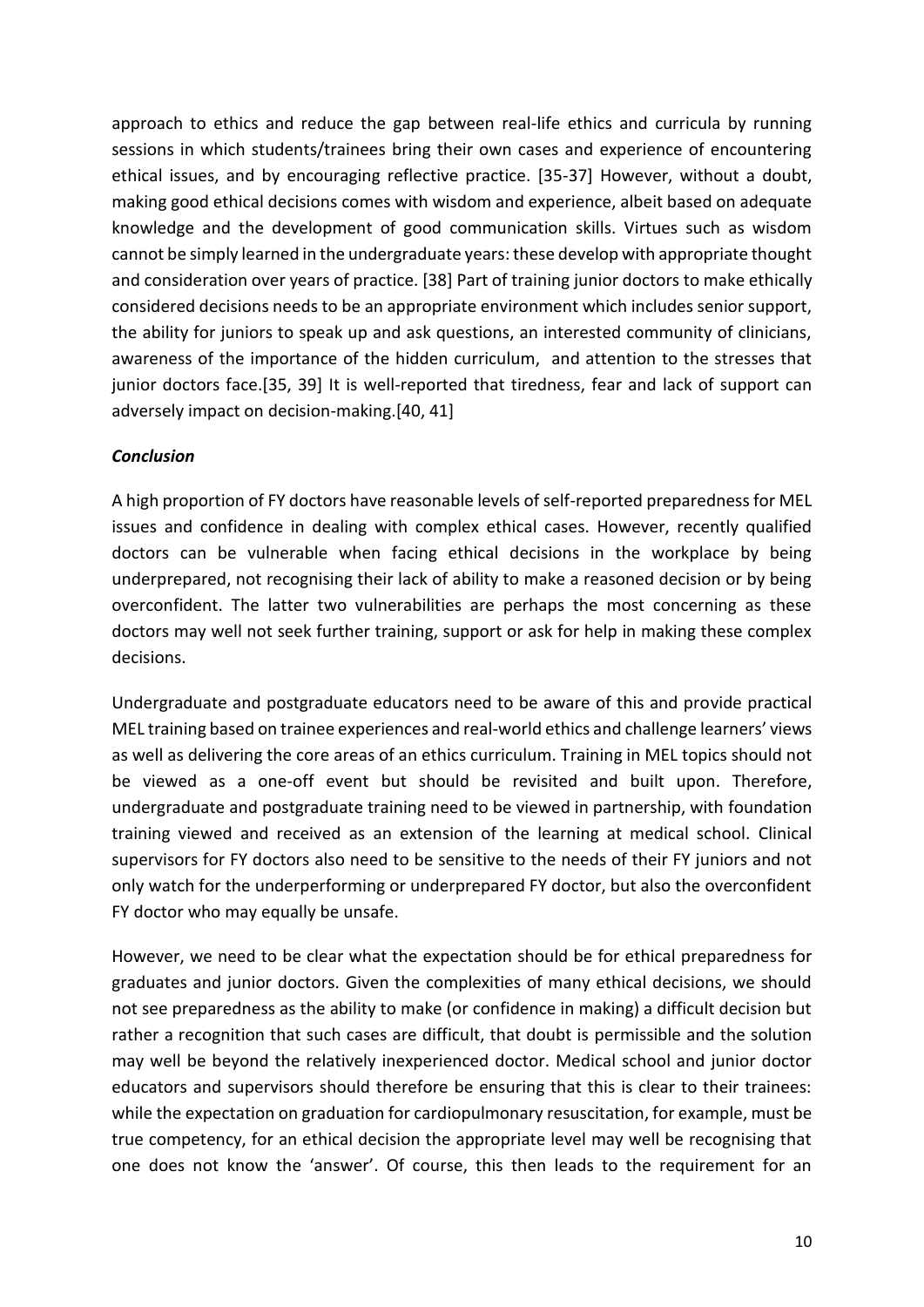environment in which questions can be asked and uncertainty raised with the expectation of a supportive response.

### **REFERENCES**

- 1. Collins J. Foundation for excellence: an evaluation of the foundation programme. London: Medical Education England. 2010 [https://www.copmed.org.uk/publications](https://www.copmed.org.uk/publications-archive/foundation-for-excellence)[archive/foundation-for-excellence](https://www.copmed.org.uk/publications-archive/foundation-for-excellence) accessed 12/10/2019.
- 2. Kirkham D and Baker P. Twelve tips for running teaching programmes for newly qualified doctors. *Med Teach* 2012;34:625-630.
- 3. Goodfellow PB and Claydon P. Students Sitting Medical Finals-Ready to be House Officers? *J R Soc Med* 2001;94(10):516-520.
- 4. Hannon FB. A national medical education needs' assessment of interns and the development of an intern education and training programme. *Med Educ* 2000;34(4):275-84.
- 5. Promes SB, Chudgar SM, Grochowski CO et al. Gaps in Procedural Experience and Competency in Medical School Graduates. *Acad Emerg Med* 2009;16:S58-S62.
- 6. General Medical Council. The state of medical education and practice in the UK. 2014 [https://www.gmc-uk.org/-/media/documents/SOMEP\\_2014\\_FINAL.pdf\\_58751753.pdf](https://www.gmc-uk.org/-/media/documents/SOMEP_2014_FINAL.pdf_58751753.pdf) accessed 12/10/2019.
- 7. Jones A, McArdle PJ and O'Neill PA. How well prepared are graduates for the role of pre‐registration house officer? A comparison of the perceptions of new graduates and educational supervisors. *Med Educ* 2001;35(6):578-584.
- 8. Monrouxe LV, Bullock A, Gormley G et al. New graduate doctors' preparedness for practice: a multistakeholder, multicentre narrative study. *BMJ Open* 2018;8:e023146. doi:10.1136/bmjopen-2018-023146.
- 9. Illing J, Morrow, G, Kergon C et al. How prepared are medical graduates to begin practice? A comparison of three diverse UK medical schools. Final report to the General Medical Council. 2008 [https://www.gmc-uk.org/-/media/about/how-prepared](https://www.gmc-uk.org/-/media/about/how-prepared-are-medical-graduates.pdf?la=en&hash=07C74B365A0626BFC35D8B3F09D37D6C32C30957)[are-medical-graduates.pdf?la=en&hash=07C74B365A0626BFC35D8B3F09D37D6C32C30957](https://www.gmc-uk.org/-/media/about/how-prepared-are-medical-graduates.pdf?la=en&hash=07C74B365A0626BFC35D8B3F09D37D6C32C30957) accessed 12/10/2019.
- 10. Matheson C and Matheson D. How well prepared are medical students for their first year as doctors? The views of consultants and specialist registrars in two teaching hospitals. *Postgrad Med J* 2009;85(1009):582-589.
- 11. O'Neill PA, Jones A, Willis SC et al. Does a new undergraduate curriculum based on Tomorrow's Doctors prepare house officers better for their first post? A qualitative study of the views of pre‐registration house officers using critical incidents. *Med Educ* 2003;37:1100-1108.
- 12. Shibu PK, Subramonian S, Suresh M et al. Junior doctors' awareness of terminology relating to key medico-legal and ethical principles: a questionnaire survey. *Clin Med (Lond)* 2008;8:231-232.
- 13. Vivekananda-Schmidt P and Vernon B. FY1 doctors' ethicolegal challenges in their first year of clinical practice: an interview study. *J Med Ethics* 2014;40:277-281.
- 14. Sokol D, Doyal L and Doyal L. Ethics, law, and the junior doctor. *Postgrad Med J*  2010;86:629–630.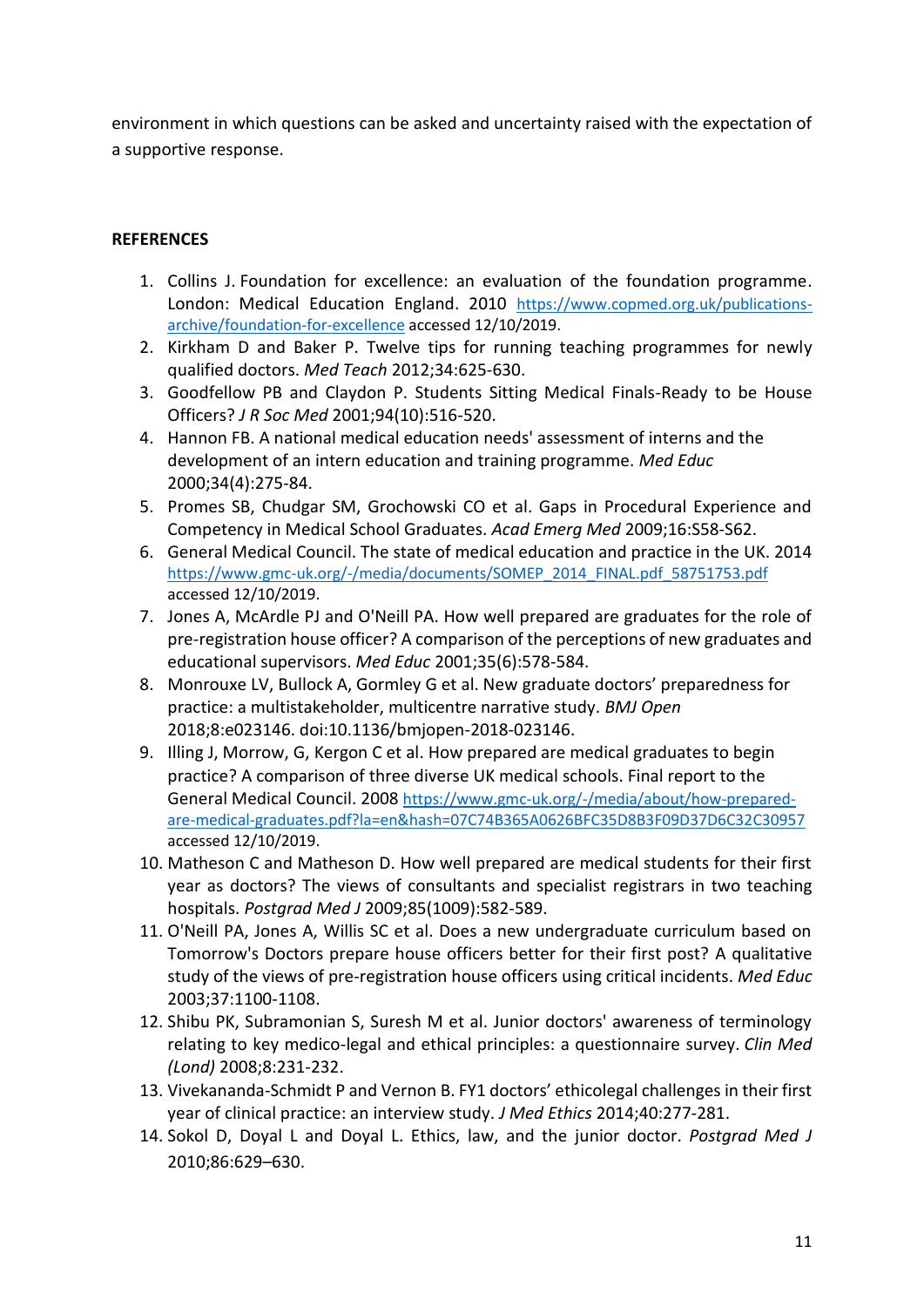- 15. Eva KW and Regehr G. Self-assessment in the health professions: A reformulation and research agenda. *Acad Med 2005;80*(10 Suppl):S46–S54.
- 16. Byrne D, Buttrey S, Carberry C et al. Is there a risk profile for the vulnerable junior doctor? *Ir J Med Sci* 2016;185:603-609.
- 17. Schoenberg NE and Ravdal H. Using vignettes in awareness and attitudinal research. *International Journal of Social Research Methodology* 2000;3(1):63-74
- 18. Gould D. Using vignettes to collect data for nursing research studies: how valid are the findings? *J Clin Nurs* 1996;5(4):207-212
- 19. Wilson J and While AE. Methodological issues surrounding the use of vignettes in qualitative research. *J Interprof Care* 1998;12(1):79-86
- 20. R Development Core Team. R: A Language and Environment for Statistical Computing. R Foundation for Statistical Computing, Vienna, Austria. R Foundation for Statistical Computing, Vienna. 2014 [http://www.R-project.org/.](http://www.r-project.org/) accessed 12/10/2019.
- 21. Van Hamel C and Jenner LE. Prepared for practice? A national survey of UK foundation doctors and their supervisors. *Med Teach* 2015;37(2):181-188.
- 22. Dean BJ and Duggleby PM. Foundation doctors' experience of their training: a questionnaire study. *JRSM Short Rep* 2013;4:1-7.
- 23. Tasker F, Dacombe P, Goddard AF et al. Improving core medical training-innovative and feasible ideas to better training. *Clin Med* 2014;14(6):612-617.
- 24. Wall D, Bolshaw A, and Carolan J. From undergraduate medical education to preregistration house officer year: how prepared are students? *Med Teach* 2006;28(5):435-439.
- 25. Armstrong D and Ashworth M. When questionnaire response rates do matter: a survey of general practitioners and their views of NHS changes. *Br J Gen Pract* 2000;50(455):479-480.
- 26. General Medical Council. The state of medical education and practice in the UK. 2018
- 27. General Medical Council. Outcomes for Graduates. 2018. [https://www.gmc](https://www.gmc-uk.org/education/standards-guidance-and-curricula/standards-and-outcomes/outcomes-for-graduates)[uk.org/education/standards-guidance-and-curricula/standards-and](https://www.gmc-uk.org/education/standards-guidance-and-curricula/standards-and-outcomes/outcomes-for-graduates)[outcomes/outcomes-for-graduates](https://www.gmc-uk.org/education/standards-guidance-and-curricula/standards-and-outcomes/outcomes-for-graduates) accessed 12/10/2019.
- 28. Miles S, Kellet J and Leinster SJ. Medical graduates' preparedness to practice: a comparison of undergraduate medical school training. *BMC Med Educ* 2017;17(33).
- 29. Hundert EM, Douglas‐Steele D and Bickel J. Context in medical education: the informal ethics curriculum. *Med Educ* 1996;30(5):353-364.
- 30. Roland D, Matheson D, Coats T et al. A qualitative study of self-evaluation of junior doctor performance: is perceived 'safeness' a more useful metric than confidence and competence? *BMJ Open* 2015. 5:e008521.doi:10.1136/bmjopen-2015-008521.
- 31. Friedman CP, Gatti GG, Franz TM et al. Do Physicians Know When Their Diagnoses Are Correct? Implications for Decision Support and Error Reduction. *J Gen Intern Med* 2005;20: 334-339.
- 32. Berner ES and Graber NL. Overconfidence as a Cause of Diagnostic Error in Medicine. *The American Journal of Medicine* 2008;121(5A):S2-S23.
- 33. Stirrat GM. Reflections on learning and teaching medical ethics in UK medical schools. *J Med Ethics* 2015;41:8-11